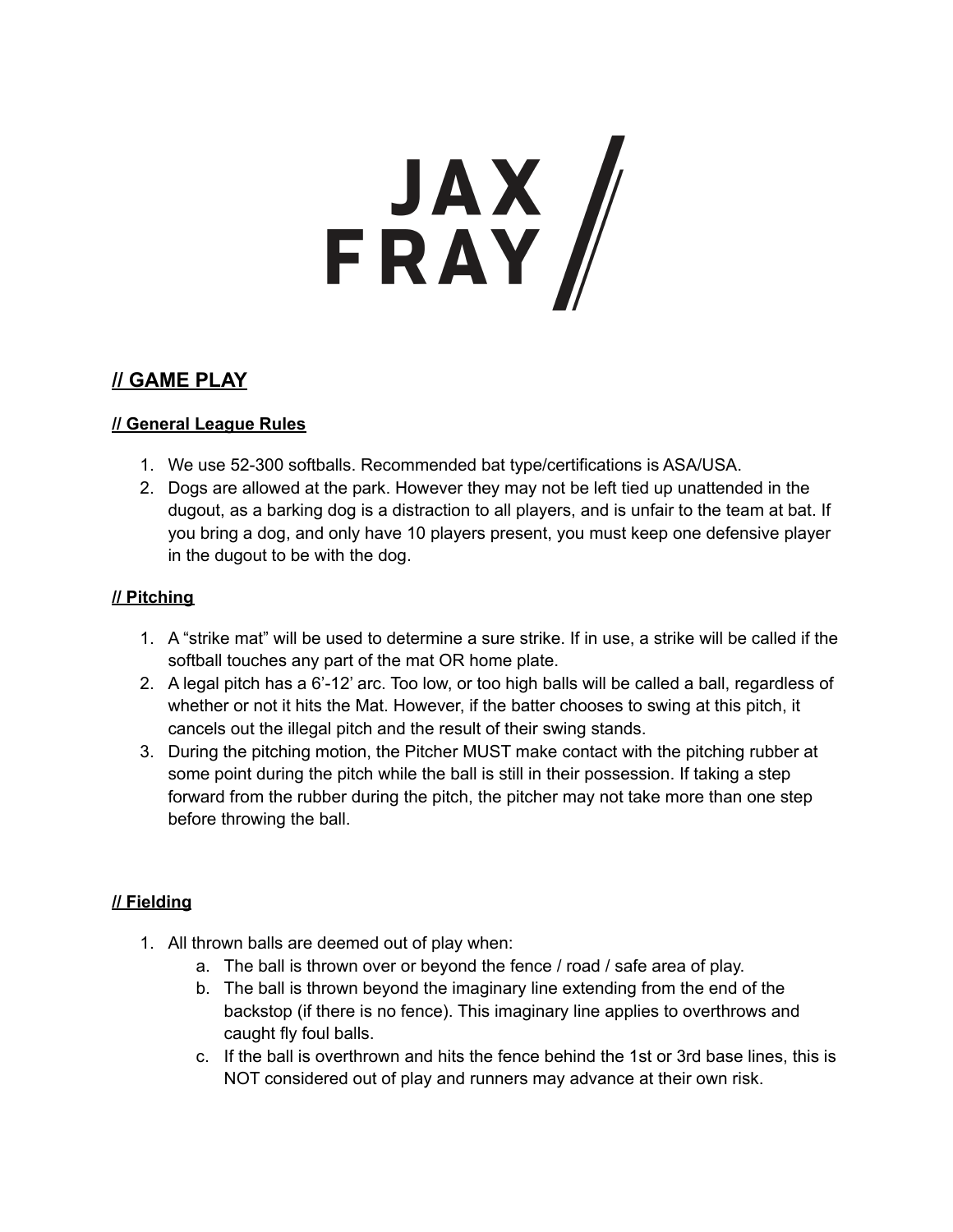- d. On overthrows out of play, the runner is granted the base they were going to (at the point of the throw) plus one more. Note: in cases where a base runner runs past first base, they must make a clearly aggressive turn towards second base to be granted 2nd and 3rd in overthrow situations.
- 2. Outfield Encroachment Line: Outfielders may not play closer than 200 feet from home plate while a girl is at bat. This line is to encourage fair play and will be set up by your umpire and marked by cones down the foul lines and/or across the field. If a male is at bat, the line is not enforced.
- 3. On an infield fly (any fly ball **within the infield** with significant arc and deemed an "easy catch") with less than 2 outs and runners on 1st and 2nd or 1st, 2nd and 3rd, the batter is automatically out and runners can advance at their own risk.
- 4. We will provide a pitching screen that must be used by all pitchers. If a ball hits this screen, it will be ruled a "Foul Ball". This Foul counts towards the "2nd Foul ball on strike 2" rule.

# **// Batting**

- 1. All players in the field must be listed in the batting order. Teams may bat more than ten (10) players. Players are not required to play in the field in order to bat.
- 2. Batting order must consist of a 2-1 ratio. For every 2 male batters in a row, a female batter must be next. No more than 2 men may bat in a row.
- 3. Females can bat multiple times in the lineup to achieve this ratio. If females are batting more than once in a lineup, their rotation must stay in order. \*All females must evenly rotate through the female batting positions.
- 4. All batters will start with a one ball, one strike count.
- 5. If a male is walked with two (2) outs and a female follows him in the batting order, the female has the choice to take a walk or bat. The umpire is not responsible for notifying the batter. This walk CAN score a run.
- 6. A batter with two (2) strikes is allowed one (1) courtesy foul ball. On the 2nd foul after the batter has two (2) strikes, the batter will be called out.
- 7. **Home run limit rule**: Each team is allowed 2 out-of-the-park home runs per game. Any subsequent home run after the limit is reached is an automatic out. If both teams hit their 2 allotted home runs, each team shall receive 1 additional home run. If both teams hit their 3rd home run, both teams shall be awarded 1 additional home run. This shall continue throughout the game with no team allowed to score more than 1 home run more than their opponent.
- 8. If the batter hits a foul ball that is caught by the catcher, it will only count as an out if: The ball reaches a height of 6ft or higher, and does not impact any object before being caught. (Fence, Tree, etc.)
	- a. If the tipped ball does not go over 6ft before being caught, it will only count as an out IF there were already 2 strikes on the batter. If there was only 1 strike on the batter, it is ruled a foul tip.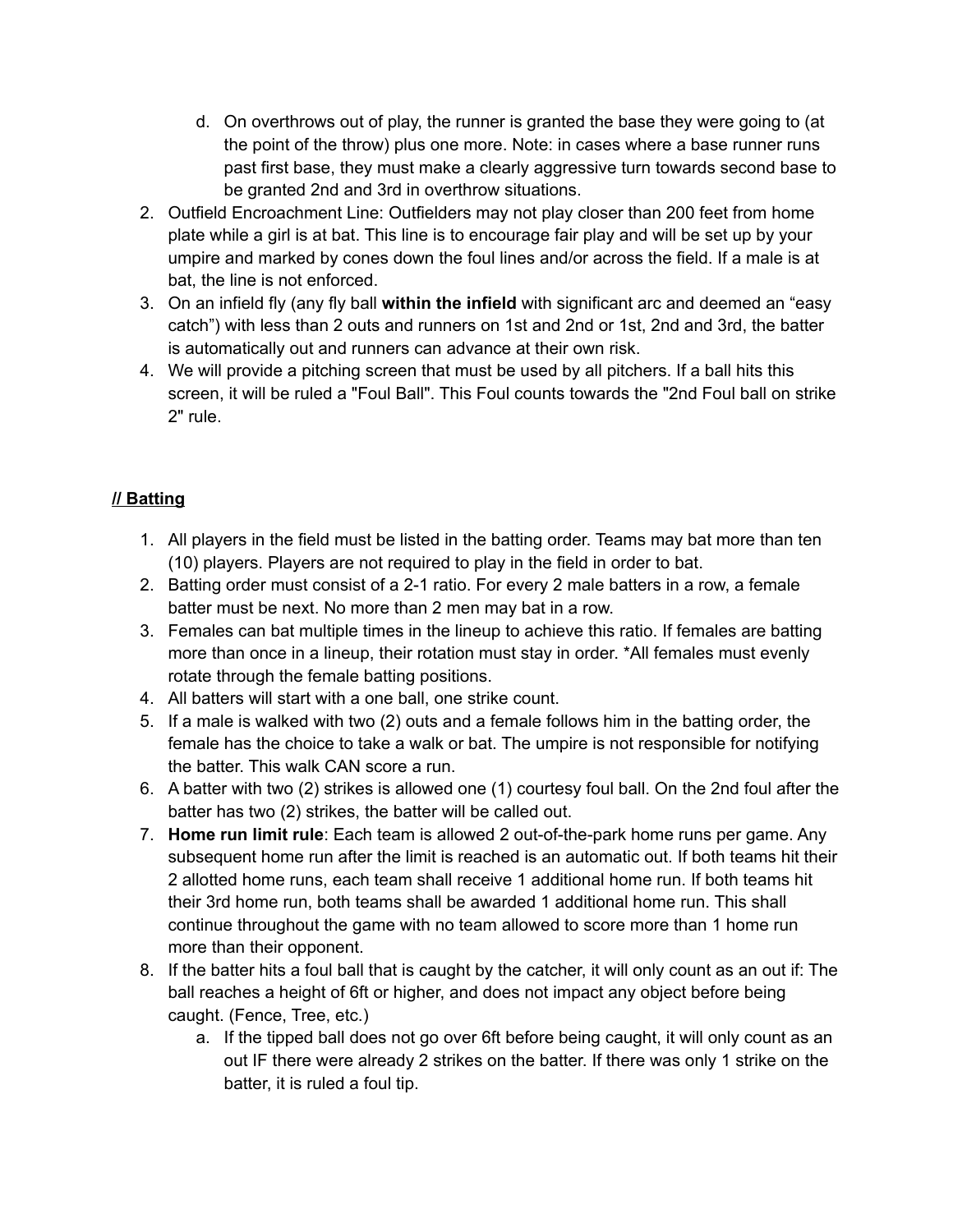## **// Scoring**

- 1. Inning run limit rule: There will be a seven (7) run limit per inning for innings 1-5. Unlimited runs may be scored in innings 6 and 7 and the final inning of the game.
	- a. If a team hits a home run and the 7th run is on base, then all runs, including the home run hitter, count. Ex: A team has 6 runs and 2 runners are on base when the batter hits a home run. All 3 runs (2 runners and 1 hitter) count.
- 2. Game mercy rule: If a team is 12 runs up after five innings, the game will be called. However, if the losing team chooses to continue playing, the game will end exactly when time expires, even if time expires in the middle of an inning.

# **// Base Running**

- 1. No lead offs or stealing. Runners can leave the base once the ball is hit by the batter. If a runner leaves early, the ball is dead and the runner is declared out. If this is the 3rd out of the inning the batter up to bat will be first up in the next inning
- 2. On balls that are caught for an out, the runner must tag up before advancing to the next base. If the ball is thrown to the base that they left before they get back to it, they will be ruled out.

### **// Game Duration**

- 1. All games are seven (7) innings or fifty-five (55) minutes with no new inning started once fifty (50) minutes have elapsed. The umpire will announce when time has expired.
- 2. Game mercy rule: If a team is 12 runs up after five innings, the game will be called. However, if the losing team chooses to continue playing, the game will end exactly when time expires, even if time expires in the middle of an inning.
- 3. Regular Season Games can end in ties. Playoff games will continue until a winner is decided.
- 4. In the event of a tie during Playoffs at the end of the final inning as announced by the umpire, Extra innings will be played as follows:
	- a. 1st inning after tie: Played as normal.
	- b. All Following innings: Each batter will start with a 2 balls 2 strikes (2-2) count in place of the standard 1 ball - 1 strike count

### **// Safety**

1. Sliding is allowed. But is done at the sliders own risk.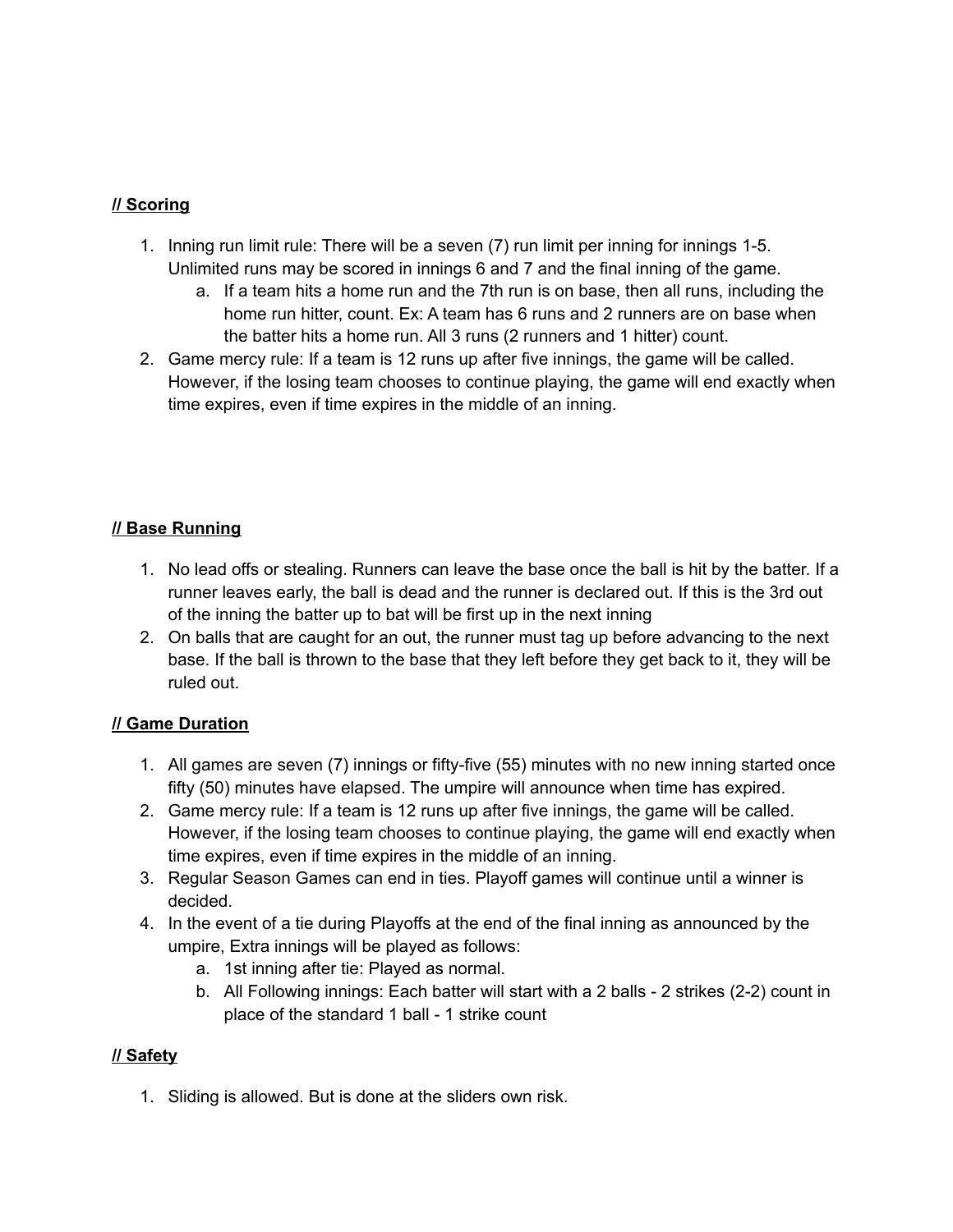- 2. Any excessive contact or collision with another player will result in an "out" and/or ejection. This includes contact with the catcher.
- 3. There is no intentional contact between the runner and defensive player at home plate. If contact is made, the runner will declared out/safe depending on which player initiated the unnecessary contact.
- 4. "Trucking" or attempting to run someone over is illegal. If a player intentionally Trucks or runs someone over in the opinion of the Host, they can and WILL be ejected from the Game and the League.
- 5. If a Runner or Player from the batting team intentionally interferes with a defensive player or intentionally gets in the way of a hit ball, the offensive player will be declared out. This includes base coaches and sideline standers.
- 6. If a hit ball contacts a runner, and the runner was not aware of or could not get out of the way of the ball in the eyes of the umpire, it will be ruled a dead ball, and be counted as a foul. This "foul" counts towards the strike count, but cannot count as the "2nd foul" on strike 2 to be ruled an out.

**\*If a rule is not explicitly stated in the Jax Fray Softball Rulebook, Please defer to official ASA rules for that specific rule alone.**

# **// GOLDEN RULE**

First and foremost, all Fray leagues are 50% Social and 50% Sport. While we have staff // officials, we expect individuals to respect the league's culture of fair and fun play. Foul language and rough play will not be tolerated. Individuals who cannot adhere to our standards of fair play and sportsmanship may be asked to leave the league. We want everyone to have fun and be social while enjoying a great sport. We will do whatever we can to make sure all players are having fun!

# **// PLAYER ELIGIBILITY**

- 1. All Players must be at least 21 years of age and have current, adequate health insurance.
- 2. All players must be properly registered on a team during the season for which they are playing.
- 3. All players must agree to the Fray Liability Waiver as described in the Fray Terms and Conditions section of Player Registration.
- 4. Any use of an ineligible player will result in a forfeit.

# **// GENERAL POLICIES**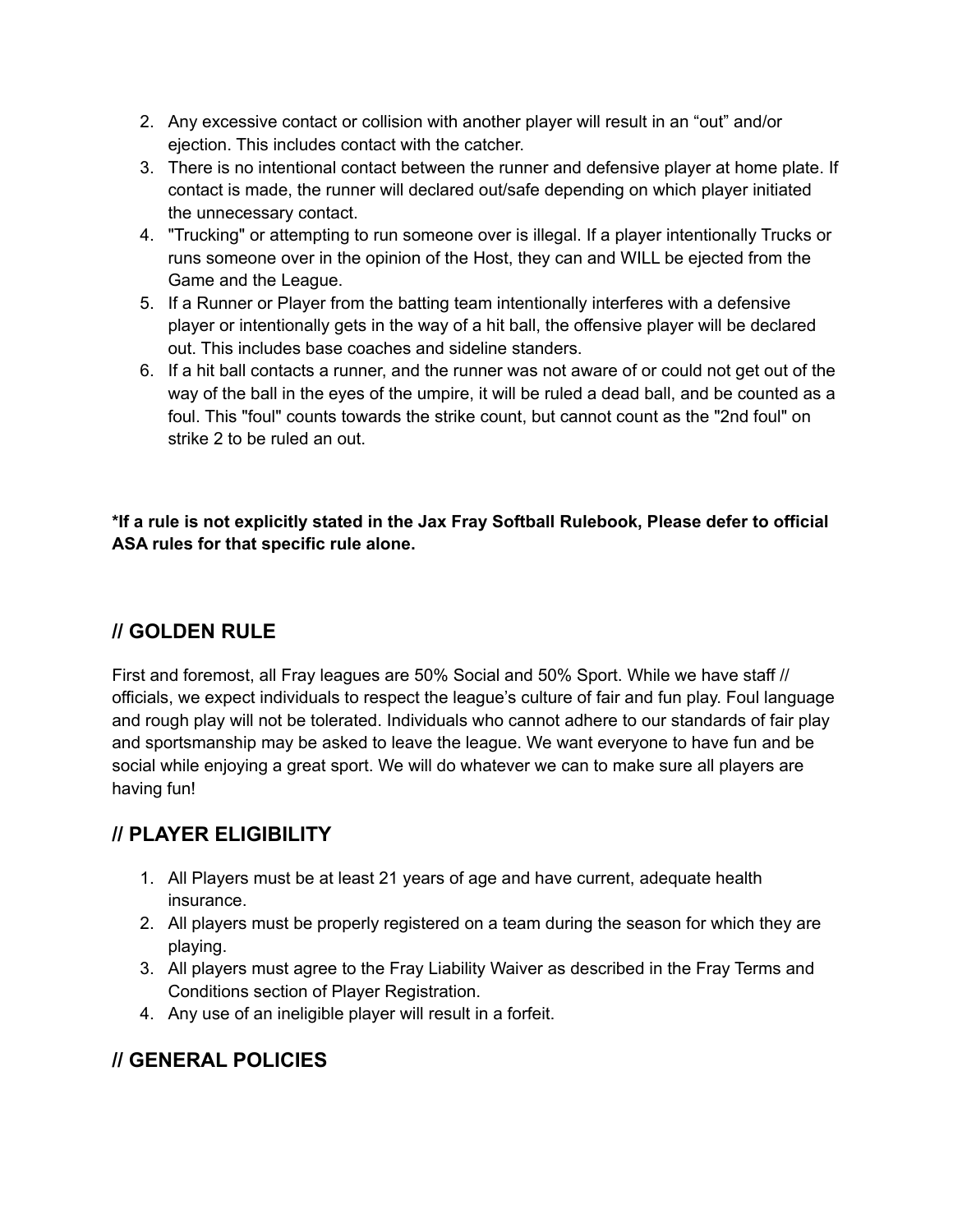Fray is proud to relieve captains of the burden of paying for full teams. We accept individual player payments and allow prepayment for additional players and/or full teams. We are also proud to welcome those who do not have a full team (small groups and free agents) to participate in our league.

Because our mission is to make fun possible, these policies make it easier for people to get involved with and build community through social sports.

All registrations are on a first come, first serve basis. Any roster that does not reach our official size (based on each sport) is eligible to receive free agents and/or small groups. Rosters made up of primarily free agents and/or a collection of small groups may have more players than the standard roster size. This policy is in place to help ensure free agent teams are able to consistently field a team each week.

#### **// Roster Size Chart**

|          |    |    | Sport   Promotion Size   Official Size   Max Roster Size   Female Minimum |
|----------|----|----|---------------------------------------------------------------------------|
| Softball | 14 | 16 |                                                                           |

### **// Teams & Substitutions**

- 1. A maximum of 10 players can be on the field (CoEd 3 must be female). There are no fielding position requirements of any players based on gender.
	- a. Teams must have the required minimum of 7 players to start the game. If a team is playing with seven (7) players, no more than five (5) men are allowed on the field at one time.
	- b. If a team is playing eight (8) players, no more than six (6) men are allowed on the field at one time.
	- c. If a team is playing with nine (9) players, no more than seven (7) men are allowed on the field at one time.
- 2. Teams have until 10 minutes past the designated start time to field the minimum number of players. The 10 minute grace period is considered part of the overall game time. If a team is unable to reach the minimum number of players, the game will be deemed a forfeit.
- 3. Teams may play a "legal game" with less than the required minimum number of players with the opposing team's consent. Teams who agree to play under these conditions will lose the option of receiving a forfeit win and the outcome of the game will stand as is. Team's must notify the Host before the start of the game.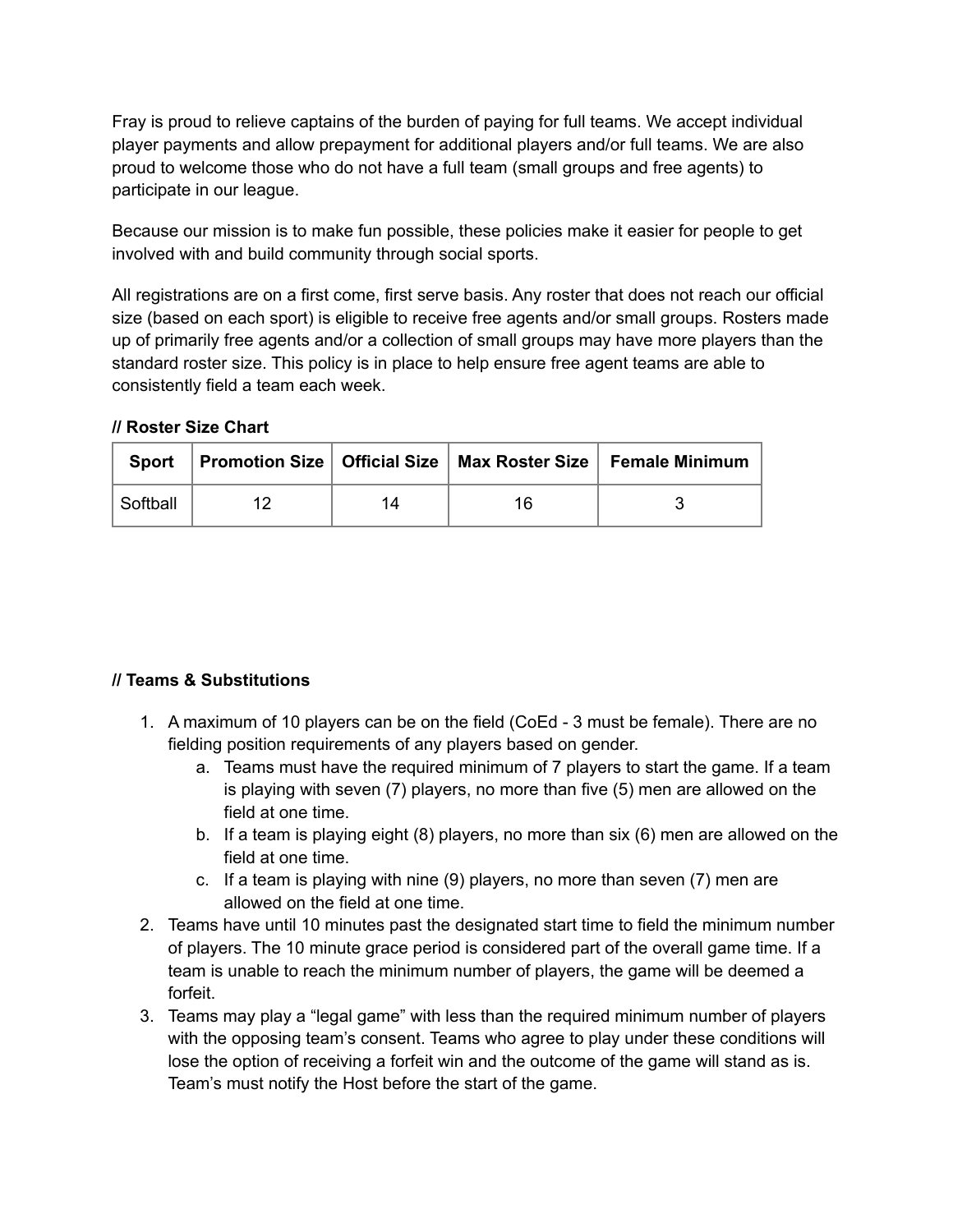- 4. Substitute players (players not on the roster) may be used at any time in the regular season. Substitutes are not permitted during playoffs.
	- a. All substitutes must be a registered player on another team and/or in another Fray league that is currently in play.
- 5. Teams may use additional substitute players above the player minimum with the opposing team's consent. Teams who agree to play under these conditions must notify the Host before the start of the game and the outcome of the game will stand as is.
- 6. Teams must designate a captain prior to the start of the game. They are the only team member allowed to discuss calls with umpires. Judgment calls by an umpire may not be disputed.

# **// Equipment, Uniforms & Facility Use**

- 1. All field equipment will be provided, including bases and balls for each game. For wooden bat leagues, Fray will supply the wooden bats.
- 2. Gloves and metal bats are not supplied and players must bring their own. Both ASA and USSSA bats are allowed. ASA bats are recommended as we use 52-300 balls. Senior bats are not permitted.
	- a. Any equipment in question should be brought to the attention of the umpire. The umpire will make all final decisions regarding equipment discrepancies.
- 3. Players should make every effort to wear the official Fray division shirt.
- 4. Metal spikes are not permitted.
- 5. All Pitchers are highly encouraged to wear a mask. Pitchers must supply their own mask.
- 6. If an individual or team violates the facility's Code of Conduct, they may be asked to leave and a refund will not be issued.

# **// Playoffs & Standings**

- 1. Playoffs are determined after the regular season has concluded and are based on scheduling and other league logistics. Playoffs are not guaranteed.
- 2. Standings are sorted based on teams' Win-Loss-Tie record. If there is a tie in the standings, we sort based on the following information in order until the tie is resolved:
	- a. Head-to-head matchups
	- b. Score differential
	- c. Points For
	- d. Points Against

# **// Forfeits**

1. Teams have until 10 minutes past the designated start time to field the minimum number of players. The 10 minute grace period is considered part of the overall game time. If a